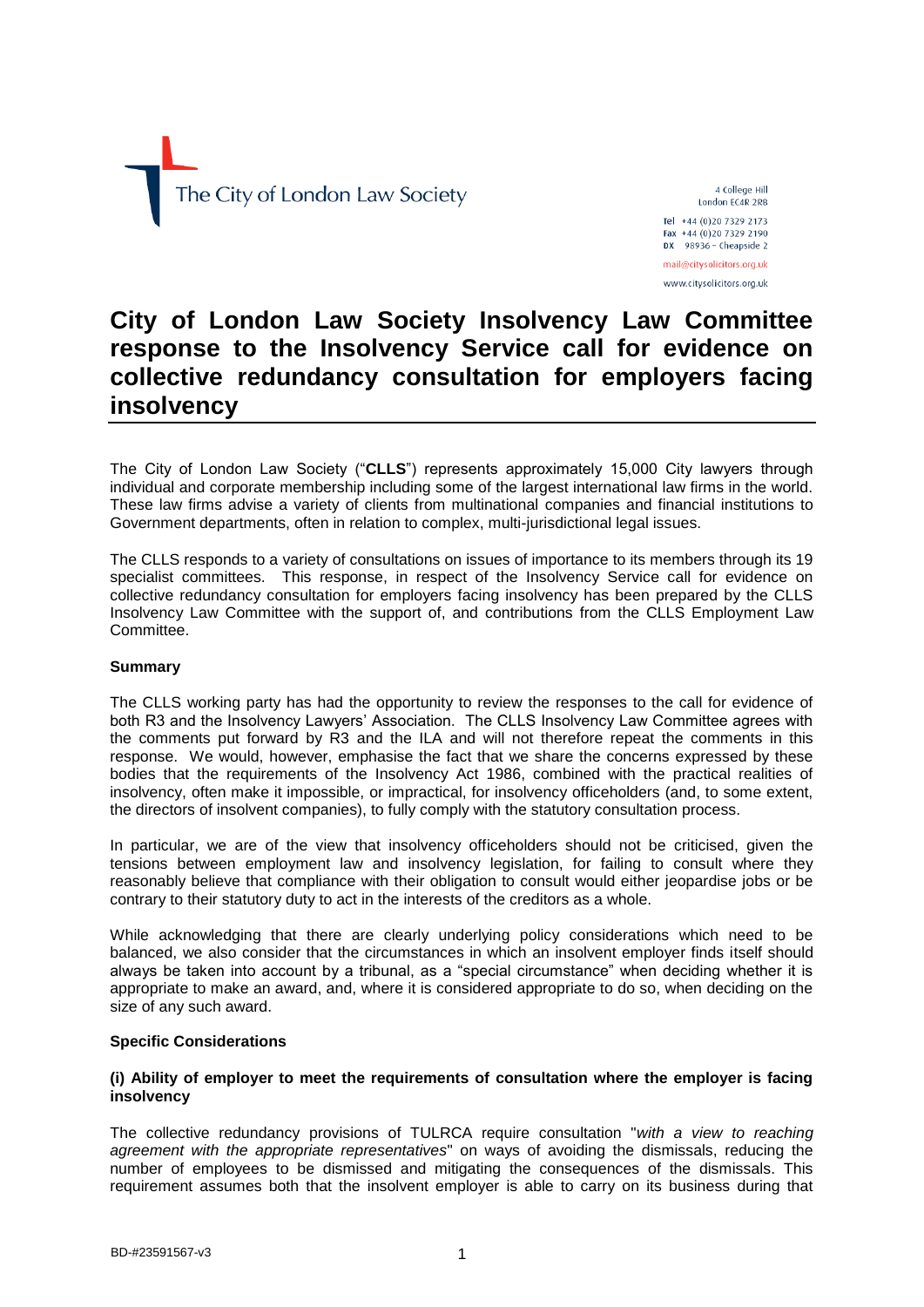consultation period and that, given the insolvent employer's circumstances, there remains a possibility of there being a meaningful dialogue For the reasons noted in the R3 and ILA responses, the options available to an insolvent employer may be limited, particularly where the company in question does not have sufficient cash to continue trading during the consultation period, and, in addition, there may be little scope to negotiate meaningfully with a view to reaching an agreement.

Where the company's financial position permits, consultations do generally appear to take place, but, in practice, particularly where the company has been put into liquidation, the consultation will often be simply seeking to mitigate the effects of the redundancy on the employees. In our experience insolvency officeholders do actively engage with employees to assist them in considering alternative employment options and putting them in touch with the appropriate advice agencies, even though strict adherence to the consultation period may not always be possible, given funding restraints which may limit the company's ability to continue trading during the full consultation period.

#### **(ii) Saving jobs or talking about saving jobs?**

It is often the case that the best way of reducing the number of employee dismissals is to arrange for a rapid sale of at least part of the business, so that the purchaser takes on at least some employees, even if this means that the remaining employees cannot be kept on. A quick sale, which is completed before suppliers and customers become aware that the relevant company has entered into an insolvency process, and which therefore allows all parties to downplay the impact of that process, can both increase stakeholder returns and preserve jobs. This is, in our experience, particularly the case in the service sector, where the damage to a company's brand and goodwill, combined with the poaching by competitors of key employees, would generally mean that there would no longer be a viable business after the full statutory consultation period had expired.

The insolvency officeholder can be placed in an invidious position if he or she is forced to choose between conducting a quick sale which will save jobs and waiting until the conclusion of the statutory consultation process, in the interests of ensuring that there is a meaningful consultation with all options left open. In practice, the insolvency officeholder will almost invariably pursue the quick sale option, if he or she considers that this is in the interests of the company's creditors. He or she may be able to satisfy the TUPE consultation requirements for employees whose contracts are transferred following a sale, where no minimum consultation period is required, but not the consultation period required for employees facing redundancy, so may potentially expose the insolvency officeholder to criticism and, depending on the facts, result in the company's creditors receiving a lower recovery as a result of the imposition of a protective award. Similar considerations could apply to the directors prior to the commencement of formal insolvency proceedings but in circumstances where the company is distressed which is why we would discourage any "one size fits all" approach.

#### **(iii) Statutory inconsistencies**

(a) Inconsistency of time periods for administrators to adopt employment contracts and the redundancy consultation period

It appears to be inconsistent to require a 45 day period of collective redundancy consultation during which no dismissals can be made, when administrators are given only 14 days in which to decide whether to adopt a contract of employment under the Insolvency Act, with it being deemed to being adopted under the *Paramount* case if employment continues after the 14 day period. The consequences of adoption of the contract are that the employee's wages become an expense of the administration payable in priority to other creditors (in accordance with paragraph 99 of Schedule B1 to the Insolvency Act 1986), so an administrator must consider carefully his or her duties owed to all creditors when adopting employment contracts.

(b) Inconsistency of time periods for administrative receivers to adopt employment contracts and the redundancy consultation period

A similar point applies to administrative receivers, who are personally liable in respect of any "*qualifying liability*" on any employment contract which they adopt under Section 44(1)(b) Insolvency Act 1986. As with administration, there is a 14-day grace period in which to decide whether to adopt a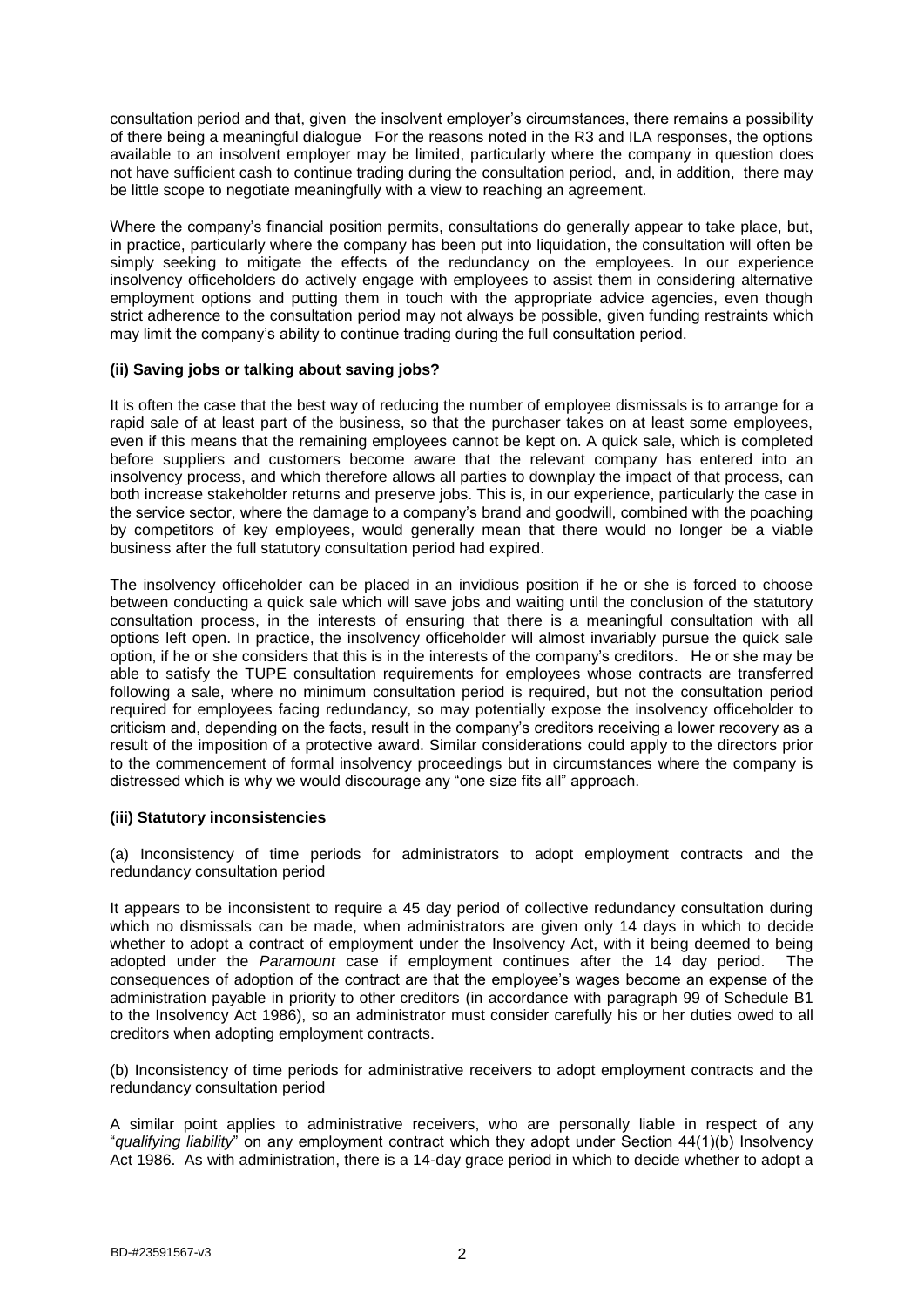contract of employment, with the administrative receiver being treated as having adopted employment contracts unless he or she takes steps to terminate them within 14 days of appointment.

(c) Inconsistency with the administrator's statutory duties

Paragraph 3(2) of Schedule B1 to the Insolvency Act 1986 provides that "*the administrator of a company must perform his functions in the interests of the company's creditors as a whole*." While the administrator of a company is required to consult, he or she must also comply with his or her statutory duties as administrator. Where a company's business is loss making, carrying on trading (and making losses) during the consultation period would result in lower recoveries for the company's creditors, as otherwise available cash would have to be used to fund ongoing trading losses. It is difficult to see how an administrator could properly argue that he or she was acting in the interests of the company's creditors as a whole if the administrator chose to pursue a course of conduct which reduced the overall repayment to those creditors unless, arguably, the administrator believed that a Tribunal would make an award greater than that of the resulting loss as a consequence of the administrator's failure to consult.

(d) Inconsistency with "wrongful trading" legislation"

Any consultation which is taking place because the employer is facing imminent insolvency would generally be taken as evidence that the employer was "in the zone of insolvency", at which point the company's directors may, depending on the exact circumstances, face a potential wrongful trading liability. If a director has formed the view that liquidation is inevitable, he or she is required under Section 214(3) Insolvency Act 1986 to take "*every step with a view to minimising the potential loss to the company's creditors as (assuming him to have known that there was no reasonable prospect that the company would avoid going into insolvent liquidation) he ought to have taken*". This requirement may be inconsistent with the obligation to carry out a consultation exercise, particularly where the company is trading at a loss, as stopping trading immediately may, depending on the relevant facts, be the only way of satisfying Section 214(3).

#### **(v) Electing employee representatives and the issues of confidentiality**

Dear IP issue 39 states that "If an employer genuinely believes that open consultation could jeopardise the business the employees' representatives may be asked to keep details of the consultation confidential." The reason behind this is that the very fact that a redundancy process has been commenced may be perceived as a signal that the business is distressed and if the process is not kept confidential then this can be damaging to the business and make rescue less feasible. Often, however, there are no employee representatives in place, and they will need to be elected. In practice the process of finding and appointing representatives can take a number of weeks, during which time it is extremely difficult to keep a distressed situation confidential, which can, as mentioned, be damaging to all creditors, including the employees.

# **(vi) Tribunal Awards**

Given the points outlined above, we agree with the view expressed by R3 that there appears to be a strong case, given inconsistencies in the approaches taken by individual tribunals when dealing with the tensions between employment law and insolvency legislation, for providing guidance to tribunals, so that the size of the award can be balanced against the effort made by the insolvency practitioner or by the board of a company facing imminent insolvency to conduct as meaningful a consultation as possible in the circumstances. It would also be helpful to tribunals in following such guidelines if they received some training to enable them to better understand the issues which may affect how the consultation process can be usefully conducted when an employer is insolvent.

# **11 June 2015**

# © CITY OF LONDON LAW SOCIETY 2015

All rights reserved. This paper has been prepared as part of a consultation process. Its contents should not be taken as legal advice in relation to a particular situation or transaction.